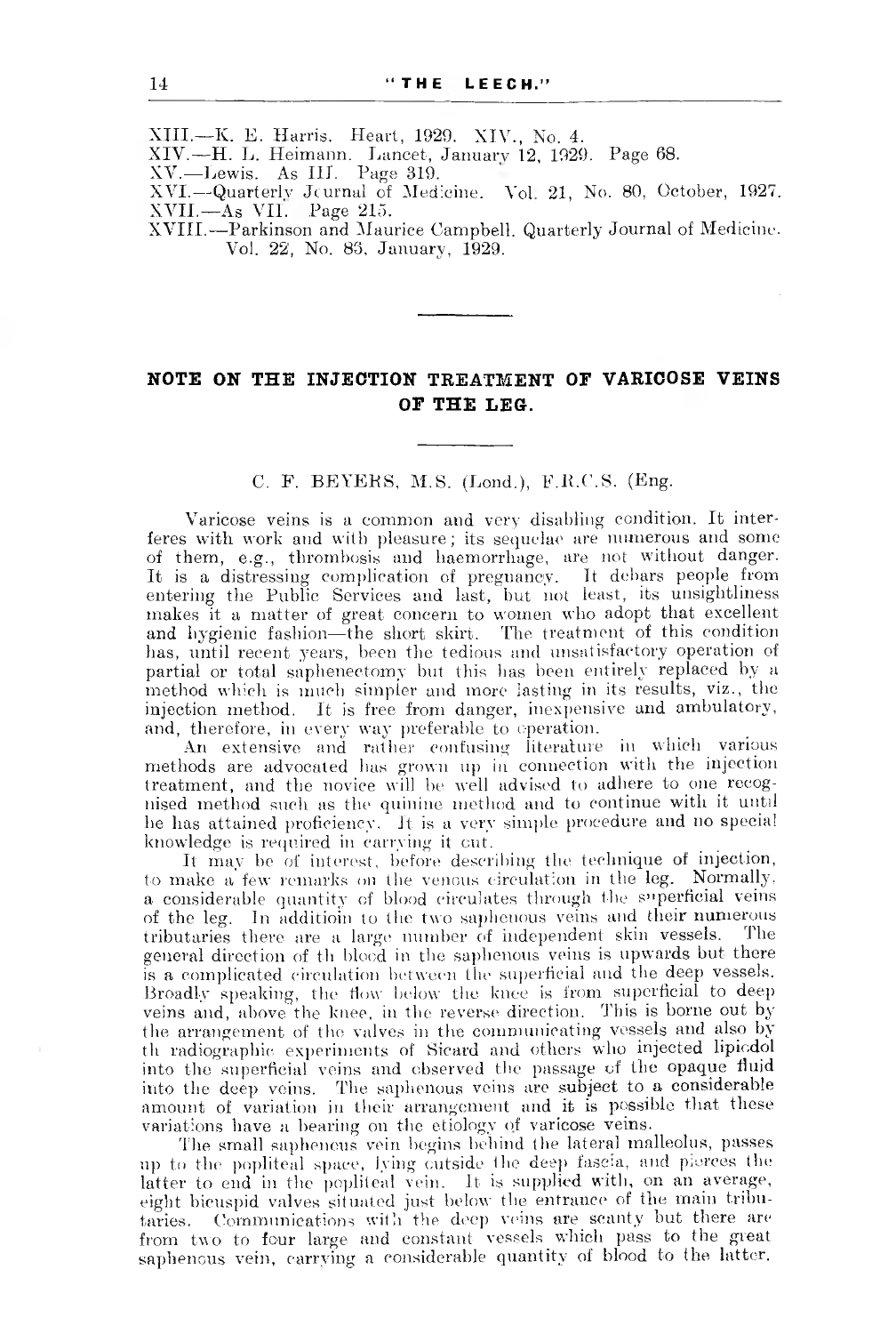Further, while the vein usually terminates in the popliteal vein, the proportion in which it does so is, according to Kosinski, only 57 per cent, of cases. In 9 per cent, of cases it is short and usually ends in the great saphenous, while in 33 per cent, of cases it is lcng and, winding round the thigh, terminates also in the same vein. So that in at least a third of all cases the great saphenous vein receives all the blood from the small saphenous, a heavy burden should it happen to be varicose. variation of the small saphenous is that in a proportion of cases it lies deep to the deep fascia and is, therefore, not so likely to cause symptoms should it become varicose.

The great saphenous vein is more constant in its arrangement. A considerable quantity of blood is poured into it by means of numerous tributaries, by the communications from the small saphenous and by the latter vein itself in a large percentage of cases. All this blood, however, does not reach as far as the saphenous opening for a good deal of it passes into the deep veins of the leg. It is interesting in this connection that the calibre of the saphenous veins is frequently smaller at their terminations than in their more distal portions.

While it is generally agreed that the underlying cause of varicosis is a congenital weakness of the vessel walls and that there is a large hereditary factor in the disease, Kosinski suggests that the actual predisposing cause may be found in the avatomical variations he describes, particularly those relating to the small saphenous vein. Some such cause seems more than likely since factors such as the erect position, prolonged standing, the height of the column of blood, lack of muscular support, can only come into operation **after** dilation has occurred' and the valves no longer are competent. The interesting suggestion of Mr. Philip Turner that the sharp edge of the falciform ligament obstructs the great saphenous vein in the erect position also comes into this category of late factors.

In a patient with well developed varicose veins the whole of one or both saphenous veins may be affected. In addition, their tributaries may be varicose and form bunches of dilated vessels alongside the main trunks. The branches communicating with the deep vessels may also be affected and in some cases the deep veins themselves. Owing to the fact that the latter are well supported by muscles, their varicosity, in uncomplicated cases, is of no consequence clinically. The circulation in the leg of a patient with varicose veins differs radically from that in a normal person. Incompetent valves lead to a flooding of the great saphenous vein from various sources. i urther, the circulation in this vein is reversed, for Jeutzer and Sicard have shown by radiographic methods that in the erect position blood flows in peripheral direction. A vicious circle is created, particularly if all the saphenous valves are incompetent, for the femoral vein then probably spills a good deal of its contents into the upper end of the saphenous vein. The accumulated blood in the lower end of the saphenous flows into the deep veins of the leg and so completes the circle. It has frequently been observed that after injection of a varix, thrombosis extends peripherally and patients may complain of a burning feeling travelling **down** the leg. Indeed, it is now generally recommended that injections should begin near the upper end of the diseased veins. Accordto Paterson Brown and others, if this be done, fewer injections will be needed to effect a cure. The real advantage of proximal injection is that it probably acts in the same way as the Trendelenburg operation by interrupting the column of blood in the saphenous vein. The bearing of the reversal of the circulation in varicose veins on the question of embolism will be referred to later.

SOLUTION USED:—The two solutions most commonly used are the Genevrier solution, viz., quinine hydrochloride 4 grams, urethane 2 grams, distilled water 30 cc., and the Sicard solution of sodium salicylate (20-40 per cent.). All I wish to say here regarding the latter solution is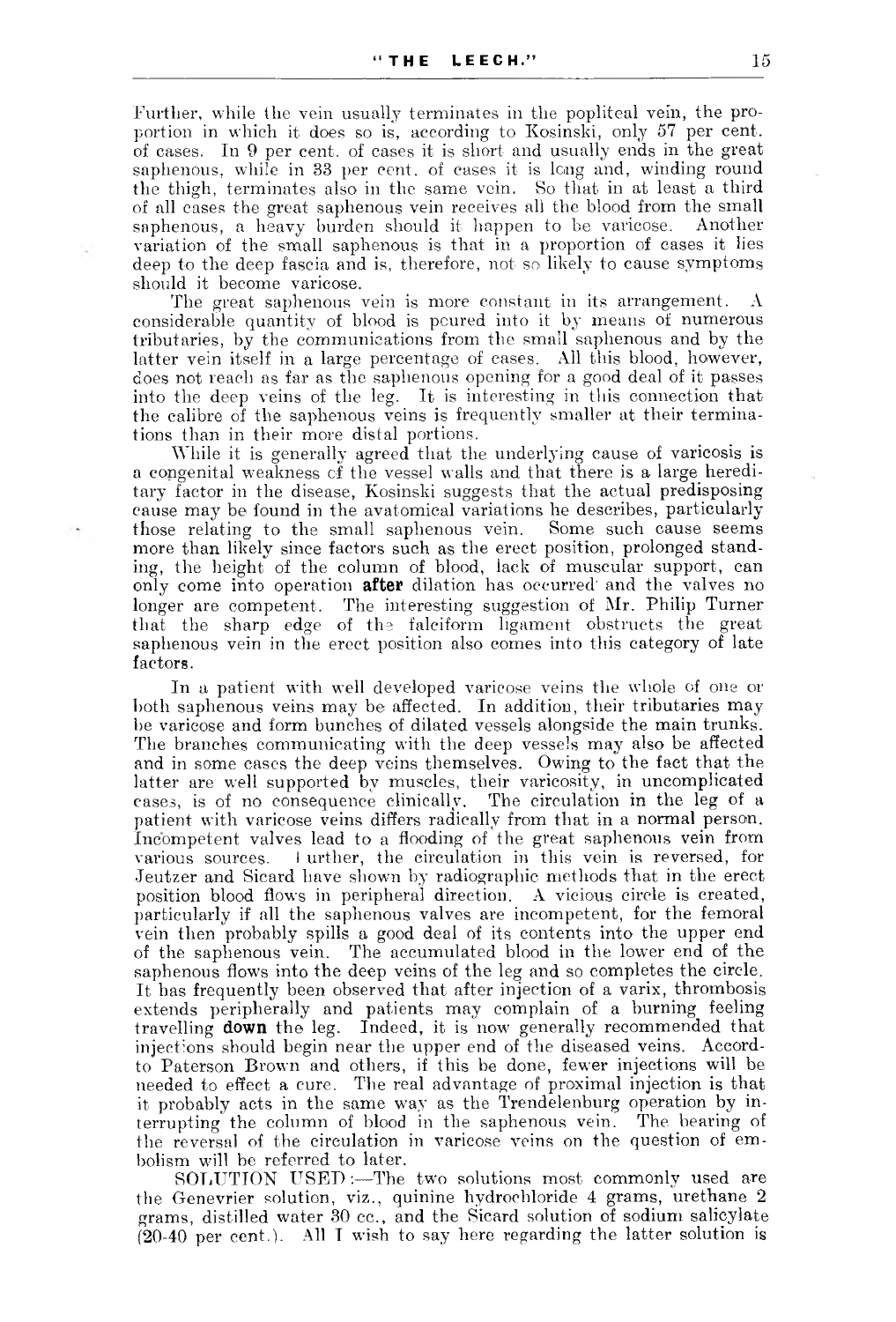that it lias given excellent results in many hands and that it is stated to have one great advantage over quinine in that larger quantities can be used so that it is possible to cure an extensive varix by a single injection (Colt). The **quinine** method is a very safe and effective one and is the one I would advocate. The solution, a few ounces of which may be obtained at any chemist, is clear and colourless but crystallises out on standing and the bottle should therefore be immersed in hot water for a few minutes before using. The solution may be sterilised by boiling but this is hardly necessary if one uses ordinary precautions. The so.ut:on tends to become discoloured after a time and should then be renewed.

POSITION OF PATIENT:--It is generally agreed that the emptier the veins are the better are the results. It is essential that the injection should be **intravenous,** and to facilitate this one naturally places the patient in a position which will make the veins stand out, viz., standing lie down after having inserted the needle and then inject into the almost empty vein. I find the sitting position quite satisfactory and must say I prefer it. The patient sits on a high couch with the legs hanging over the edge; the operator sits on a chair. The veins are not so full that the solution will be unduly diluted but should they be very large the patient can be made to lie down after the needle has been inserted. The sitting position is more comfortable and more dignified than the standing, and there is no danger that the needle will be dislodged while the lying position is being assumed. Personally, I never like to do even the smallest operation on a patient who is standing. I think therefore that the whole process—the insertion of the needle and the injection of the fluid—can be comfortably and satisfactorily carried out with the patient sitting.

TECHNIQUE :—The skin is purified with ether cr alcohol. A small Record syringe of 2 to 5 cc. capacity with fine hypodermic needles may be used, though there are several special syringes on the market now. Personally, I use an ordinary glass hypodermic syringe with a few needles which I keep ready for use in absolute alcohol. A single injection is given at the first sitting and not more than 1 c.c. of the solution injected, which gives me an opportunity of testing the patient's sensitivity in more ways than one. A vein is selected midway between the knee and the ankle and the needle is inserted through healthy skin and pushed obliquely into the vessel. The whole secret of successful technique is to make certain that the needle has entered the lumen of the vein. This is done simply by withdrawing the piston and aspirating a few drops of blood, but, if there is the slightest doubt, the needle should be withdrawn and inserted at some other point. The injection is made slowly and should be quite painless. The slightest leak into the surrounding tissues will instantly cause a burning sensation, and the operator will know that he is at fault. After the injection has been satisfactorily accomplished a small pad of wool is pressed over the vein and the needle quickly withdrawn. The pad is then fixed with a few turns of a bandage which prevents leakage of solution and bleeding and is at the same time comforting to the patient. He should then lie down for 15 minutes or so as this prevents aspiration of the fluid into the deep veins which occurs normally with muscular exertion. The patient then departs and may resume his ordinary occupation. On the following day the pad and bandage are discarded. While the treatment is essentially ambulatory patients should be advised to avoid excessive muscular activity until the injections are finished.

The question is sometimes asked whether it is necessary to do Trendelenburg's test before injecting. I do not think it is. Whether the upper part of the saphenous vein is valveless or not does not, in my own experience, seem to influence the end results one way or another.

 $SUBSEQUENT$  INJECTIONS  $:=$  It is seldom necessary to inject more than 2 c.c. of the solution into one varix. Injections are given at intervals of a week and two or three varices may be treated at the second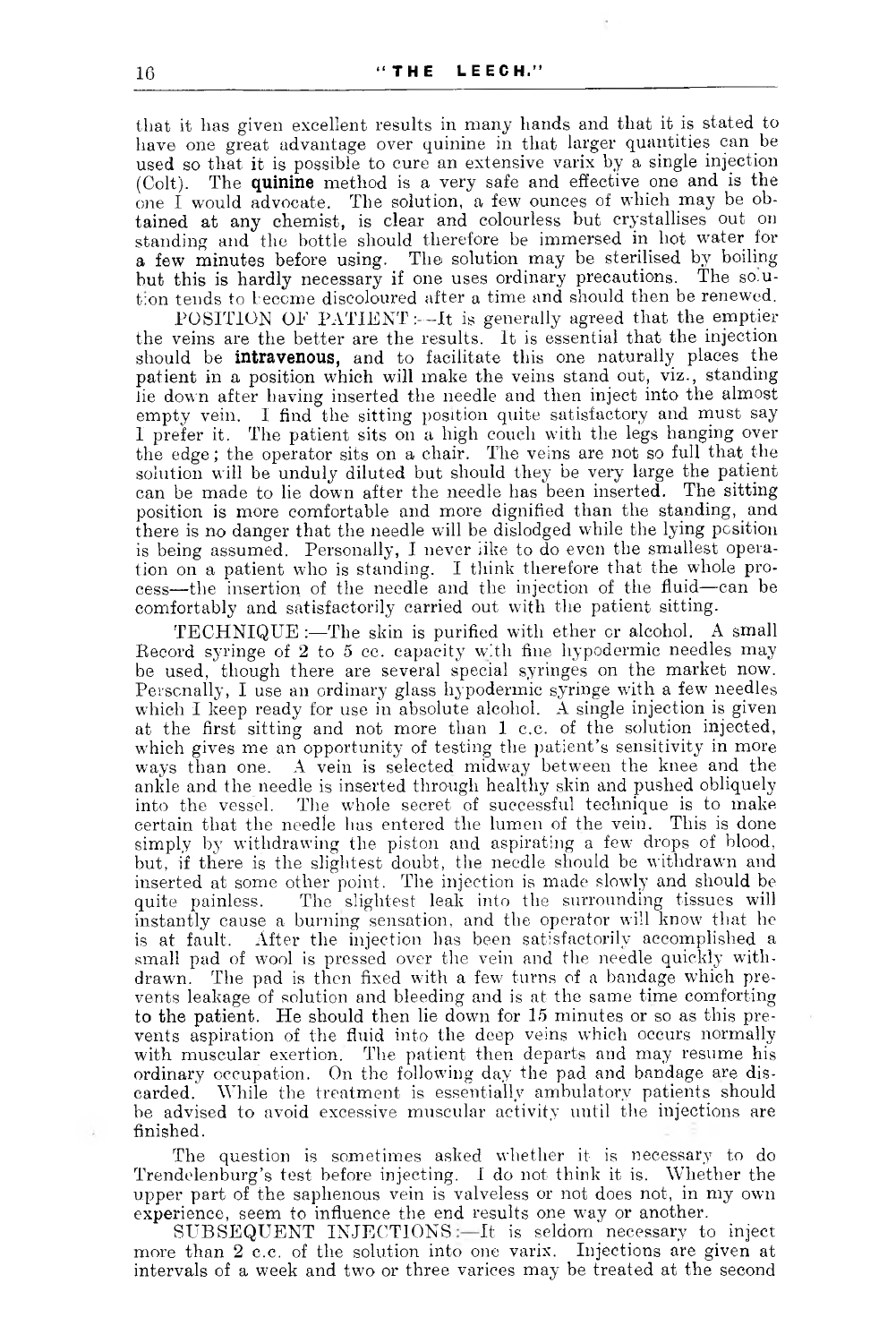sitting either above or below the site of the first injection. If the patient is pushed for time and the reaction after injections is not too severe injections may be given at shorter intervals, e.g., on alternate days.

EFFECT OF INJECTION  $\longleftarrow$  Apart from the slight prick of the needle the actual injection is quite painless. On the following day there is some soreness over the injected area. This varies in different patients but is never so severe as to necessitate their lying up. Patients often report an immediate disappearance of the aching to which they have so long been accustomed. Discolouration, due to subcutaneous leaking of blood, is not uncommon but is never permanent. Giddiness, faintness and cramp in the legs have been recorded but are rare with quinine injections. The day after injection the vein feels hard and thrombosed ; a few weeks later it is much diminished in size, being gradually replaced by a fibrous strand which, in three months, is invisible and almost impalpable. The treatment results in a complete cure and recurrences are infinitely rarer than after operation. The circulation in the leg is improved, the aching pain and swelling and the unsightly bulges disappear and there is a marked improvement in the colour and contour of the limb. On rare occasions the injection does not "take." One should then make sure of a completely empty vein and, having injected, keep the patient lying down for half-an-hour. If this fails then it is best to use a different solution, e.g., sodium salicylate.

ILL EFFECTS are rare and are invariably due to faulty technique. Injection outside the vein leads to pain and swelling which may be so severe as to prevent the patient doing his work. Ulceration and sloughing are rare with quinine but frequently occur with salicylate solutions when the vein is missed ; they may occur in either case when there is lack of asepsis.

The fear of EMBOLISM has probably been the chief reason why the injection method has not been more generally used, and yet there is no case on record among all the thousands of cases treated during the last 20 years of embolism following either quinine or sodium salicylate inactions. The risk of ordinary post-operative embolism is no doubt small but it is especially liable to occur after operations on varicose veins. When quinine comes into contact with the endothelium of a varicose vein an intense chemical irritation is set up (Endovenitis) and thrombosis begins within a few hours. The thrombus is firmly adherent to the damaged endothelium; it is very tenacious and non-friable• and remains so until it becomes organised. Further, the vein is completely blocked bv the thrombus and cannot become re-canalised. Ordinary non-chemical thromb-phlebitis, so common in patients with varicose veins, is usually much more widespread and ,though the thrombus occasionally becomes organised, it tends to remain soft and friable. Portions of it become detached, particularly if the phlebitis is of a septic nature, and re-canalisation is common Cases have occurred where, after injection, thrombosis has spread through a large part or tre whole of the saphenous vein, not necessarily near the site of injection. I think these are instances of ordinary thrombo-phlebitis occurring in patients who are prone to this condition and who should, therefore, not have been treated.

The fact, previously mentioned, that the circulation in varicose veins is reversed is undoubtedly a safeguard against embolism, but even if this were not so the nature of the "chemical" clot would in itself prevent such an accident.

QUININE POISONING :—The injection of two to four grains of quinine into a sluggish varix once or twice a week cannot possibly cause symptoms of poisoning, but idiosyncrasy to the drug should be borne in mind. I think a sufficient safeguard against this to tell the patient beforehand that the solution contains quinine but, if one wished to make sure, a few ddops of the solution injected intradermally would reveal any sensitivity.